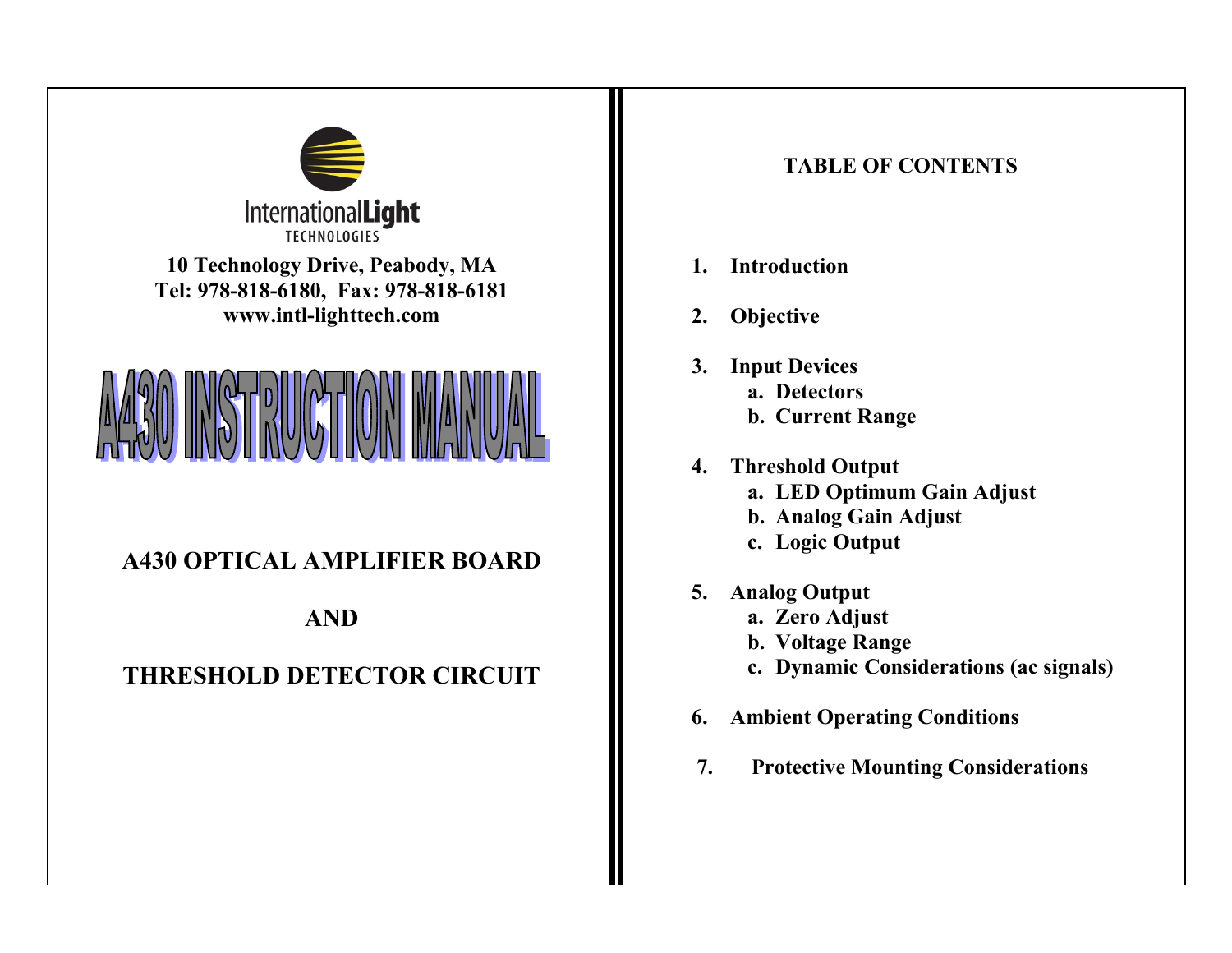- 1. Introduction: You have purchased an O.E.M. Optical amplifier board that can be used as part of any system to amplify small negative current signals from photo detectors from compatibility with Data Loggers, and other electronic systems.
- 2. Objective: The A430 OPTICAL AMPLIFIER BOARD increases the power of the small photo currents, converts these weak analog negative currents to a strong positive analog voltage signal that is gain adjusted to be appropriate for the application at hand. In addition the A430 will make a decision both by Light Emitting Diode (LED) output, or by a 0- 5 volt logic signal, to indicate whether the signal is greater than or less than the upper third of the voltage range. In addition, the A430 as an inverting power supply to provide a negative bias voltage for vacuum photodiodes or photo conductive detectors. The gain is fully regulated to maintain the same output with changes in supply voltage from 5 to 9 volts d.c. Since the Optical amplitude of different light systems can vary over great extremes, we have given the user the ability to adjust the gain over a range of 300 to one using a 27 turn potentiometer. If you add a factor of three for the most sensitive range, you get a user range of 1000 to 1 to match the application. If your light is too bright, you may use optical attenuators to meet your application.
- 3. Input Devices:
	- a. Detectors: These first prototype boards were designed to accept our SEL series of detectors. Later production versions will probably accept the SED series of detectors. The SED types have a male 15 pin DB-15 plug on them which is readily available should you want to use your own device. Pin 6 is the input pin and pins 5 and 7 are the ground return pins. For photovoltaic operation, the cathode of a semiconductor type detector is connected to the input. Conversely the anode of a vacuum photodiode or photomuliplier is connected to the input pin 6. Pin 9 provides a negative bias voltage approximately equal to the positive input voltage (5-9 volts), for use to bias a photoconductive device or vacuum photodiode, and for increasing the speed of response for fast dynamic applications. In the a.c. situation, the anode of a semiconductor is put to the negative bias voltage to prevent junction saturation. Normal small signal applications and for lower leakage applications, connect the anode to ground on pins 5 or 7.

3. Continued

.

- b. Current Range: The gains adjust is designed to accept currents from 100 nanoamps up to 40 micro amps. This gives the user a large range to work in before he must attenuate the optical input.
- 4. Threshold Output: Another feature of the A430 is its ability to make a threshold determination to be used as an alarm or to perform the initial gain adjustment. This decision is available as a LED display light, or by 5 volt logic level, where the low level alarm condition is 5 volts on the logic output or light "ON" for the LED output.
	- a. LED for optimum gain adjusts: The LED helps set up the amplifier. The user adjusts the LED until the light goes out then turns the gain down (counter clockwise adjustment) until the light just comes on. This is the gain point where the output is 60 percent of full scale. If an alarm condition is to be established, you can adjust the gain 'pot' clockwise above the threshold by the amount of alarm margin. The potentiometer will adjust 24% per turn. A half turn is 12% and so on.
	- b. Analog Gain adjust: If you use a voltmeter on the analog output, the threshold is at three (3) volts, so you can adjust the gain to an appropriate voltage for your application. The amplifier will go up to the power supply input voltage. In other words if the supply voltage is 5 volts the amplifier will saturate at 5 volts as the upper limit.
	- c. Logic Output: If you want to use logic into a computer, you can put a voltmeter on the logic output and adjust the voltage to the transition point between 5 and zero volts. Since the gain adjust changes the gain by 24% per turn, you can set the operating point above or below the threshold by an appropriate percentage.